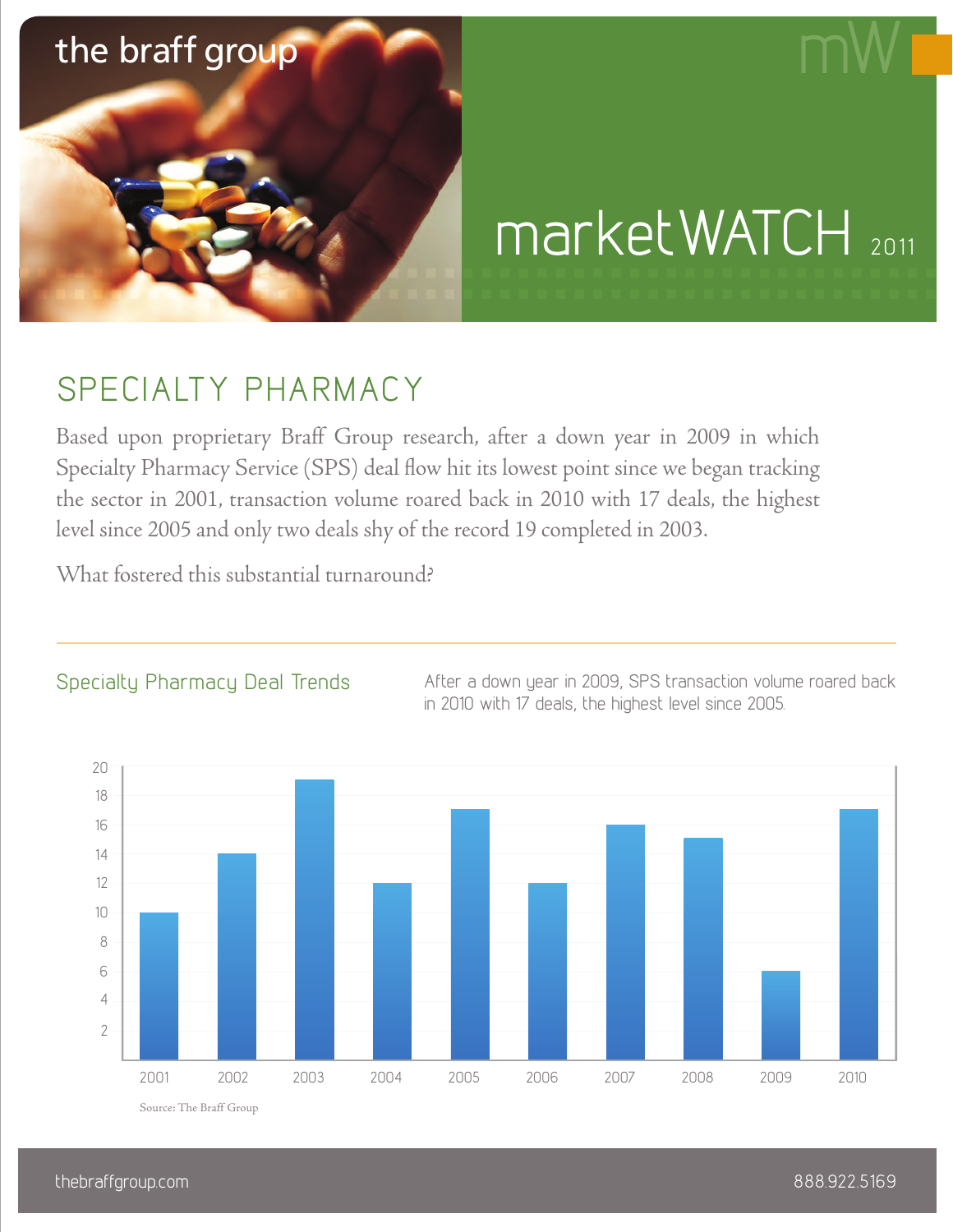

### Private Equity interest in Specialty Pharmacy Platform Transactions Surged in 2010.

As illustrated in the chart below, according to TBG data, private equity investment in specialty pharmacy platform transactions surged in 2010 with seven deals, by far the greatest number of such transactions in the past 10 years.



In the aftermath of the recession that both rattled investors and constrained access to credit, while total health care service transaction volume fell only 9% (from 281 at its peak in 2005 to 255 in 2010, owing to the counter-cyclical strength of health care services), the size of deals completed fell meaningfully in 2008-2009. With SPS providers tending to be large in size (greater than \$50M in revenues or more), the sector was disproportionately hurt by the flight from larger deals to smaller ones that were both easier to finance and less risky (i.e. smaller "bets" in an unsettled market).

Once the economy bottomed out and began to show signs of improvement and access to credit began to ease (particularly to fund large deals with \$10M or more in EBITDA), SPS emerged as an extremely attractive investment opportunity. This was particularly the case for private equity, which, after two years of turning inward and focusing on protecting and developing its existing portfolio companies, had both substantial unspent cash and the desire to deploy it quickly. Enter specialty pharmacy to fill the void.

#### Buyers returned to the hemophilia market.

During the early 2000s, we saw many transactions involving providers of blood factor to the hemophilia community. However, these transactions all but dried up over the past five years as many buyers voiced concerns regarding the payor streams, the high revenues per patient and the risk associated with losing just a few of these clients. Additionally, many buyers expressed concern with the very common business model in which some employees of providers are customers as well, which both increases (a) the firm's risk profile should these employeesleave post-transaction and (b) claims exposure for larger buyers that are self-insured.

While these fundamental issues remain pretty much unchanged, there were several, high profile factor company deals completed this year, again, notably, by private equity that didn't bring a self-insured model to the table. Moreover, our sense is that while the sector has its unique attributes, the lure of large providers with an annuity-like revenue stream, in a sector that has been largely overlooked for the past five years represented too much of an opportunity to continue to pass on. As such, we anticipate continued consolidation in the hemophilia arena over the next 12-24 months.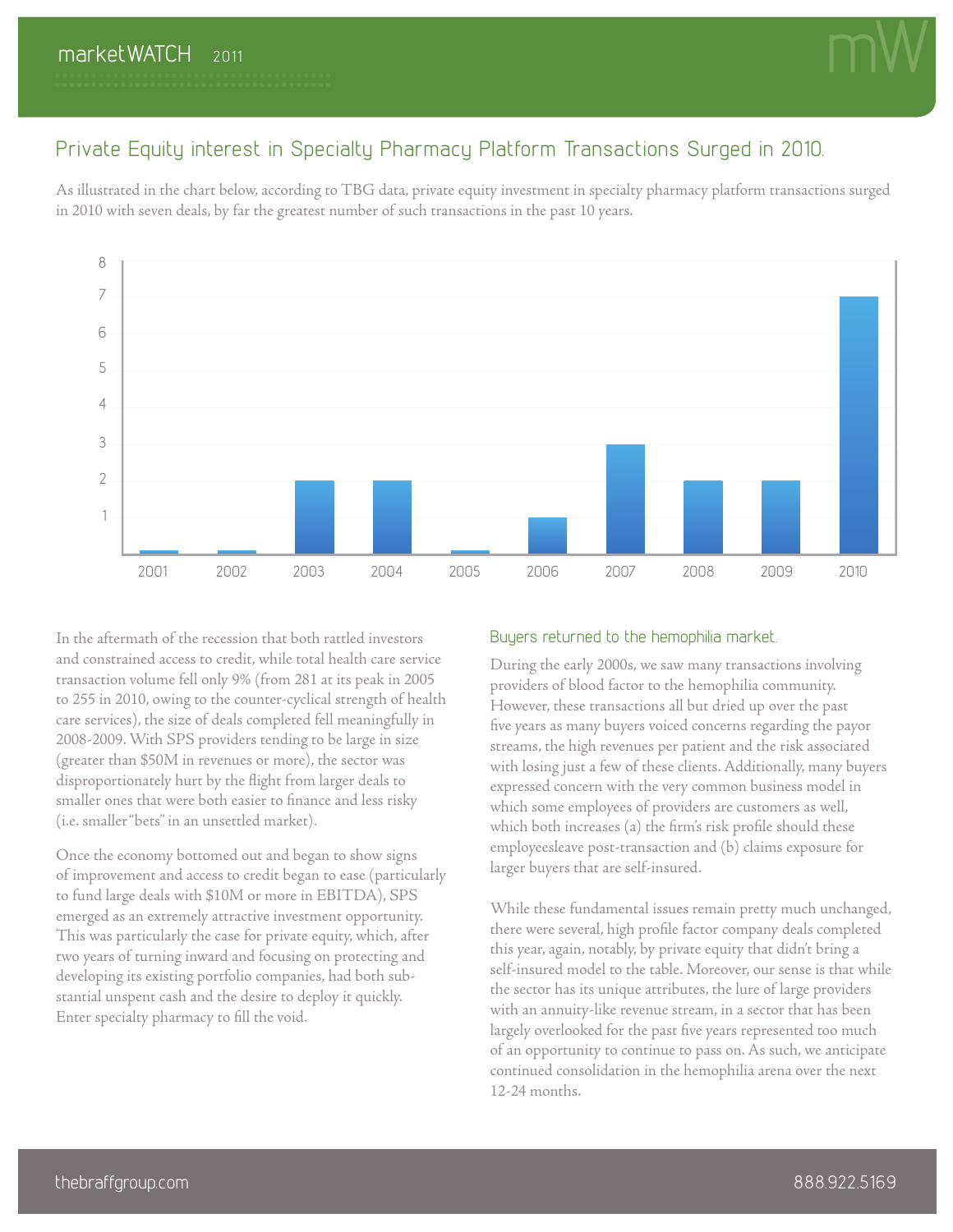

#### Buyers see substantial opportunity in several key drug therapies.

While buyers have long valued the drug pipeline with its promise for new treatments, new patients, increased utilization and ultimately sustained long-term growth, several therapies have emerged as particularly attractive to buyers today. In addition to oral oncologics, which have exploded on the SPS scene over the recent past, the industry is enthusiastic about developments and treatment options for multiple sclerosis and rheumatoid arthritis, as well as expanded use of IVIG (long an attractive, high margin therapy) in non-traditional conditions. With these expanded revenue opportunities now being realized, and others on the horizon, specialty pharmacy is in the midst of a re-birth of investor enthusiasm.

#### The pipeline of attractive acquisition candidates has expanded.

 In such a specialty niche in which there are a limited number of providers, after the sustained period of consolidation we saw from 2002-2008, it should come as no surprise that the number of attractive acquisition candidates ready to test the market diminished. But with many providers drawn into the market during the peak consolidation years now reaching maturity,

With expanded revenue opportunities from the drug pipeline now being realized, and others on the horizon, specialty pharmacy is in the midst of a re-birth of investor enthusiasm.

and after a down year in 2009, the pipeline of potential targets has begun to refill, and will likely continue to grow over the near term. This increase in supply, paired with increased demand driven by the factors suggested above, could fuel another sustained period of vibrant acquisition activity in specialty pharmacy.

#### The Outlook

Considering all of the above, as well as expectations that (a) the private equity firms that made platform investments in 2010 will aggressively seek "follow-on" acquisition targets to expand and enhance their service offerings, and (b) the economy will continue to improve enhancing both investor optimism and access to credit, we may very well be on the cusp of a surge in M&A activity in specialty pharmacy over the next 12-36 months.